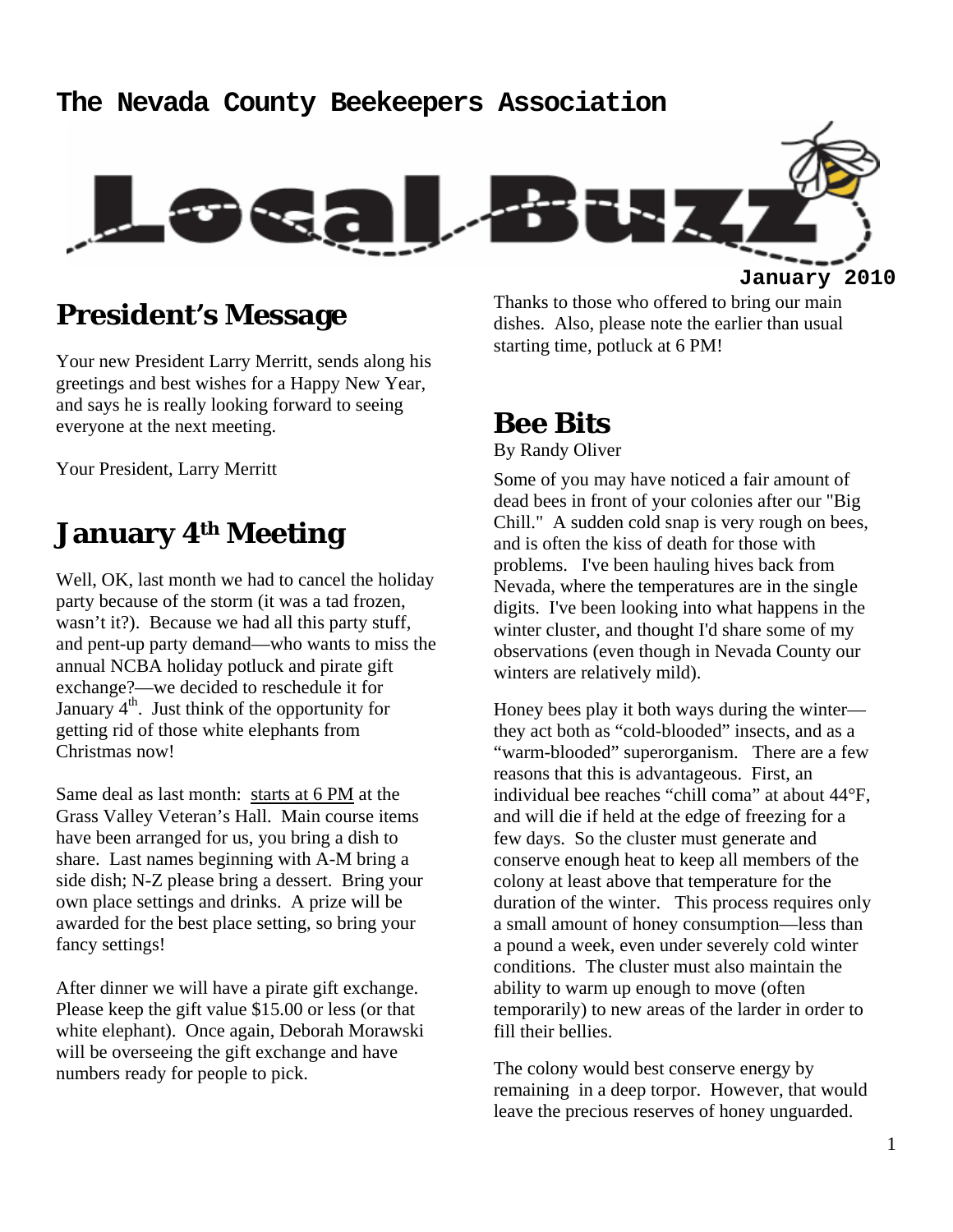The colony must maintain and protect the honey reserve that is critical for early spring broodrearing prior to nectar flows—*during that period, a colony can consume more than a half pound of honey per day!* Left unguarded, mice or other predators would quickly plunder the honey stores. So the colony must keep at least some of the guard bees warm enough to respond to threats.

So this is how it appears that the winter cluster forms:

> 1. There is a fairly loose core of bees in the center that maintains a temperature of about 80°F if brood is not present, or about 94°F (and sometimes higher) if they are rearing brood. In small broodless clusters, the core temperature may drop to 60-70°F.

> 2. Around the core, there is a tightlypacked layer of bees that maintain a temperature of about 56°F. These bees fill any empty cells.

3. At the outside, or "mantle," of the cluster, individual bees do not allow their body temperatures to drop below about 44°F, which is just above their "chill coma" temperature. These bees may burrow deeper into the cluster from time to time and very rapidly raise their body temperature, then return to the mantle after several hours. This behavior may be a means for them to repair any physiological chill damage to their systems.

4. The actual cluster size is dependent upon the ambient temperature—it can expand or contract to an amazing extent (I see this when I move hives out of hardfrozen Nevada locations down to warmer California yards).

The core of the cluster is an otherworldly environment. The bees actually modify the atmosphere in order to allow themselves to enter into a "hypoxia-induced ultra-low metabolic rate" (Van Neuman 1997). They restrict ventilation in the core, and allow the oxygen content to drop

from the normal 21% down to only about 15%, and allow  $CO<sub>2</sub>$  to rise to 5-6% (up from 0.038% in normal air). This atmosphere would be toxic to humans, but allows the bees to go into a form of suspended animation.

One must keep in mind the importance of water loss in the winter cluster. Insects lose water vapor with each breath, just as mammals do, but unlike us, they have no source of drinkable water within the winter hive. In cold winter areas, the extremely low moisture content of the air means that when the cluster creates heat, that the relative humidity of the cluster atmosphere drops extremely low (too low to rear brood).

Insects in diapauses typically cold their breaths (for up to a day at a time) in order to prevent water loss. The bees in the cluster likely do the same. However, when animals metabolize carbohydrates, such as sugar, they create "metabolic water" as a byproduct. If an organism can conserve that metabolic water enough to be in excess of that lost to body waste and respiration, then it can actually realize a net gain of water in its system! That's how kangaroo rats can live without ever drinking liquid water.

So how much water do bees get out of honey? By my math, a pound of honey at 83% sugars, contains 0.17 lb of water, and creates 0.48 lb of metabolic water, for a total of 0.65 lb of water freed from each pound of honey consumed. That means that a colony consuming 0.8 lb of honey a week (Holte 1970) would produce about a half a pound (1 cup) of water per week. As you can see, it is a challenge for a large colony (say 8 lbs of bees) to live on a half cup of water a week under exceedingly dry conditions.

Such metabolically-produced water would diffuse from the heat-generating bees in the dry core to the cooler bees in the mantle, where it would tend to condense, due to the lower temperature. I can't find any studies that have attempted to trace the recycling of such water within the cluster.

Some researchers have suggested that desiccation is a problem for very large clusters, due to the fact that their basal metabolism produces so much heat, which requires the exhausting of warm,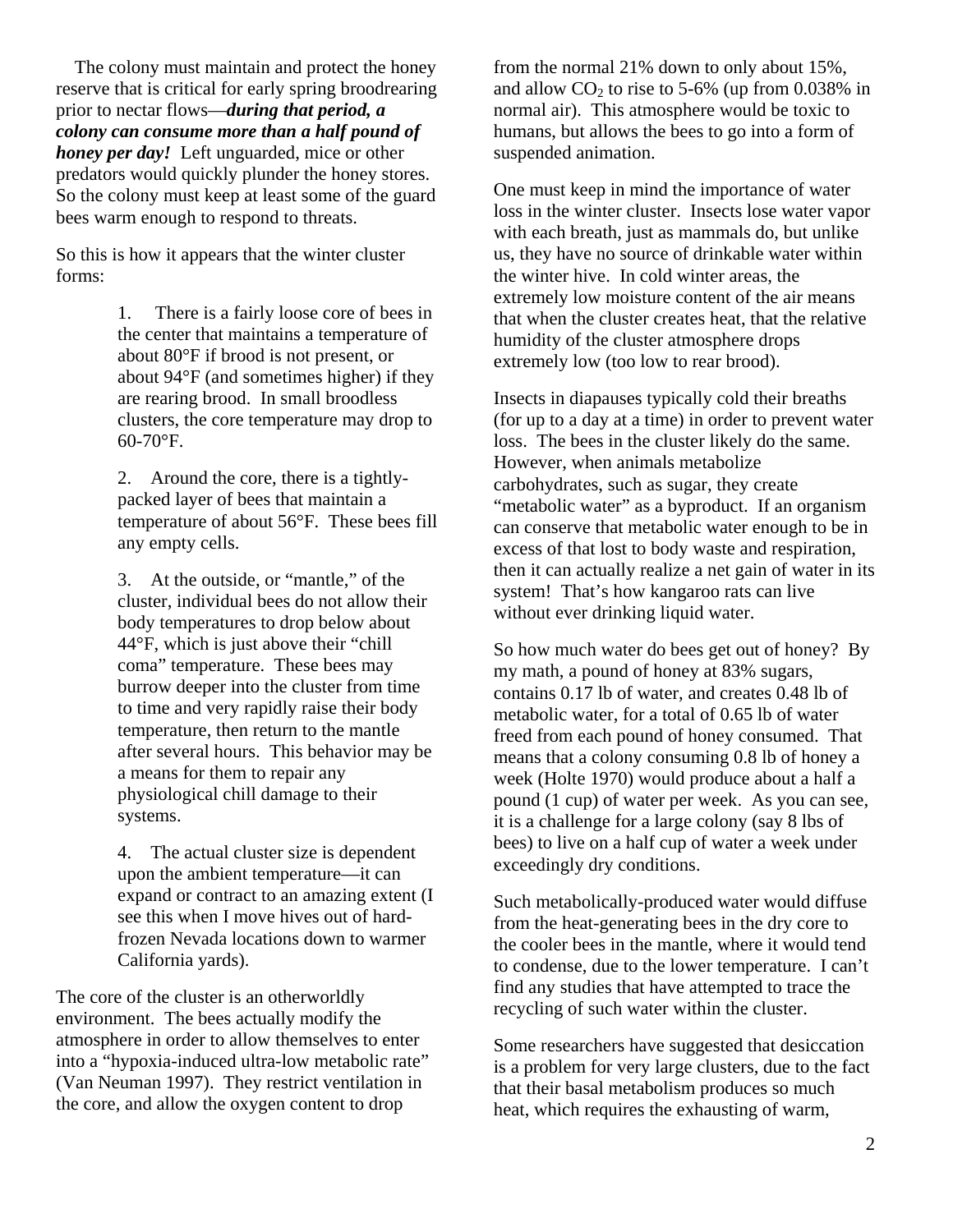moisture-laden air. Others have suggested that one stimulus for midwinter broodrearing is to generate more metabolic water. I find the research, and practical suggestions to often be contradictory and confusing.

In very cold climates, the moisture-laden air, due to its warmth and lesser density (water vapor is less dense than dry air) rises from the cluster, and the water freezes into ice. This is said to later become a problem when it melts and drips onto the bees . It appears to me that this would only occur if there were enough of an uninsulated space above the cluster. This is likely the reason that a piece of insulation board below the cover is beneficial.

Many also recommend a small upper entrance. The benefit to this may be that it might help to vent some moisture, or likely that it allows wastebloated bees to take cleansing flights, and for sick bees to simply fly away. I have not found upper entrances to be necessary in our climate.

Randy Oliver

#### **Sacramento Beekeeping Supplies**

- Complete line of all beekeeping supplies
- American dealer for Sheriff suits
- Gifts—bee themed children's wear, tableware, garden décor, etc
- Books—children's beekeeping, homemade cosmetics, candles
- Beeswax candles, molds, waxes (soy and paraffin too) dyes, scents, and wicks
- Honeycomb sheets for rolling candles—35 colors

2110 X Street, Sacramento, CA 95818 (916) 451-2337 fax (916) 451-7008 Webpage at www.sacramentobeekeeping.com email: info@sacramentobeekeeping.com Open Tuesday through Saturday 10:00 – 5:30 **MAIL ORDERS RECEIVE QUICK SERVICE** 

## **For Sale: Country Rubes Combo Screened Bottom Boards**

Special NCBA Club Price! Call Janet for details. 530-913-2724 or email at rubes@countryrubes.com.

# **Bee Trivia**

Bee venom was used in ancient times to treat illnesses ranging from skin diseases to rheumatic disorders. Today, it is commonly used to treat people with severe allergic reactions to bee stings.

Researchers have isolated 18 different components of bee venom that have pharmacological properties.

The potency of venom depends on the quality of pollen the bee has come in contact with. Because there is less pollen available in cold weather, bee venom is less potent in winter.

Honey bees must consume about 17-20 pounds of honey to be able to biochemically produce each pound of beeswax.

Honey bees are entirely herbivorous when they forage for nectar and pollen but can cannibalize their own brood when stressed.

The brain of a worker honey bee is about a cubic millimeter but has the densest neuropile tissue of any animal.

Worker honey bees weigh about a tenth of a gram and are usually between  $\frac{1}{2}$  to 5/8 inch long. Beekeepers who purchase bees buy them by the pound. There are on an average about 3500 bees in a pound.

Honeydew is a sweet liquid excreted by some insects like aphids which may be collected by honey bees. In some parts of Europe honey made from honeydew is called Forest Honey and can be very expensive to purchase.